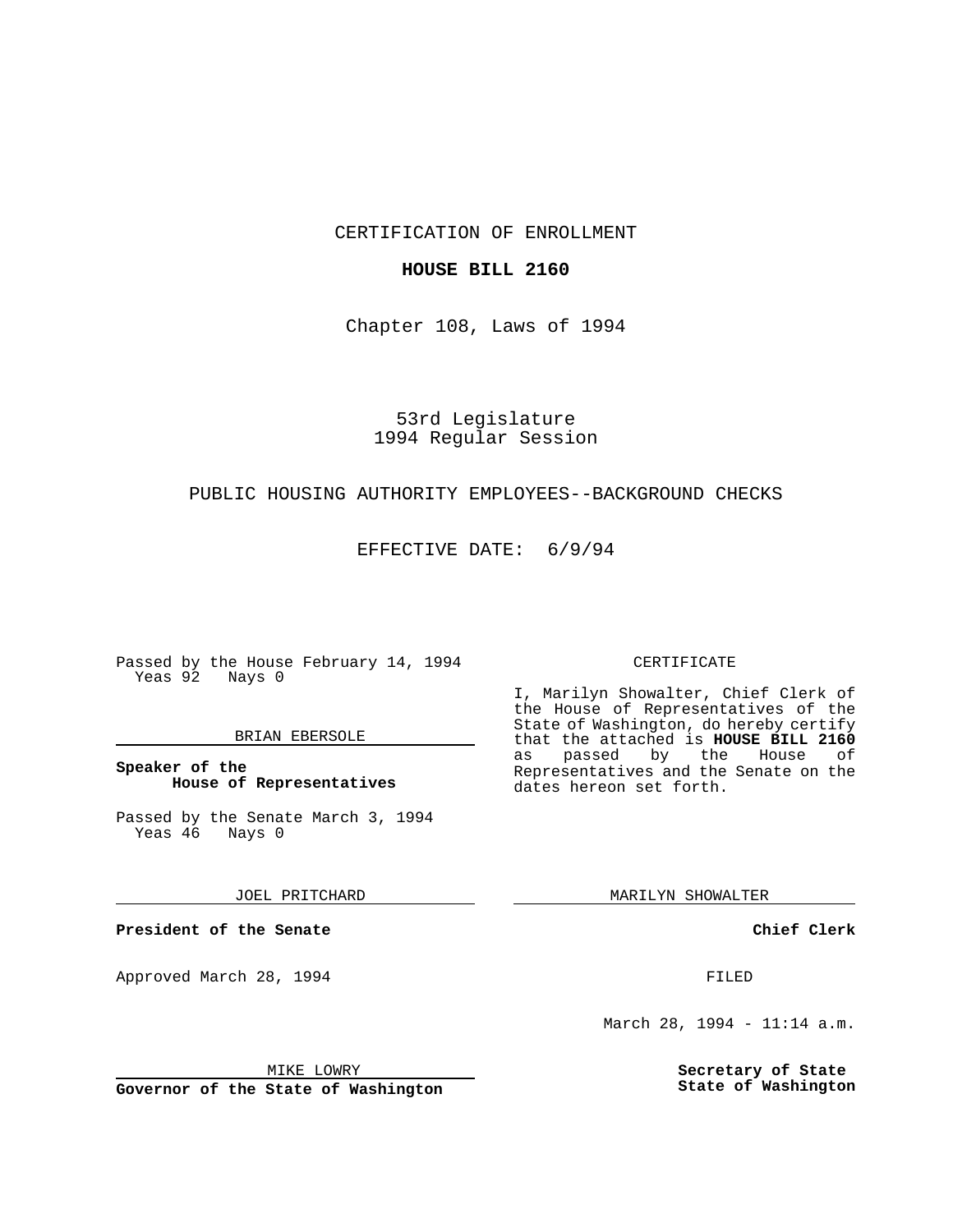## **HOUSE BILL 2160** \_\_\_\_\_\_\_\_\_\_\_\_\_\_\_\_\_\_\_\_\_\_\_\_\_\_\_\_\_\_\_\_\_\_\_\_\_\_\_\_\_\_\_\_\_\_\_

\_\_\_\_\_\_\_\_\_\_\_\_\_\_\_\_\_\_\_\_\_\_\_\_\_\_\_\_\_\_\_\_\_\_\_\_\_\_\_\_\_\_\_\_\_\_\_

Passed Legislature - 1994 Regular Session

## **State of Washington 53rd Legislature 1994 Regular Session**

**By** Representatives Ogden, Wineberry and H. Myers

Prefiled 12/30/93. Read first time 01/10/94. Referred to Committee on Trade, Economic Development & Housing.

 AN ACT Relating to background checks on employees of public housing authorities; and amending RCW 43.43.830.

BE IT ENACTED BY THE LEGISLATURE OF THE STATE OF WASHINGTON:

 **Sec. 1.** RCW 43.43.830 and 1992 c 145 s 16 are each amended to read as follows:

 Unless the context clearly requires otherwise, the definitions in this section apply throughout RCW 43.43.830 through 43.43.840.

(1) "Applicant" means:

 (a) Any prospective employee who will or may have unsupervised access to children under sixteen years of age or developmentally disabled persons or vulnerable adults during the course of his or her 12 employment or involvement with the business or organization;

 (b) Any prospective volunteer who will have regularly scheduled unsupervised access to children under sixteen years of age, developmentally disabled persons, or vulnerable adults during the course of his or her employment or involvement with the business or organization under circumstances where such access will or may involve groups of (i) five or fewer children under twelve years of age, (ii)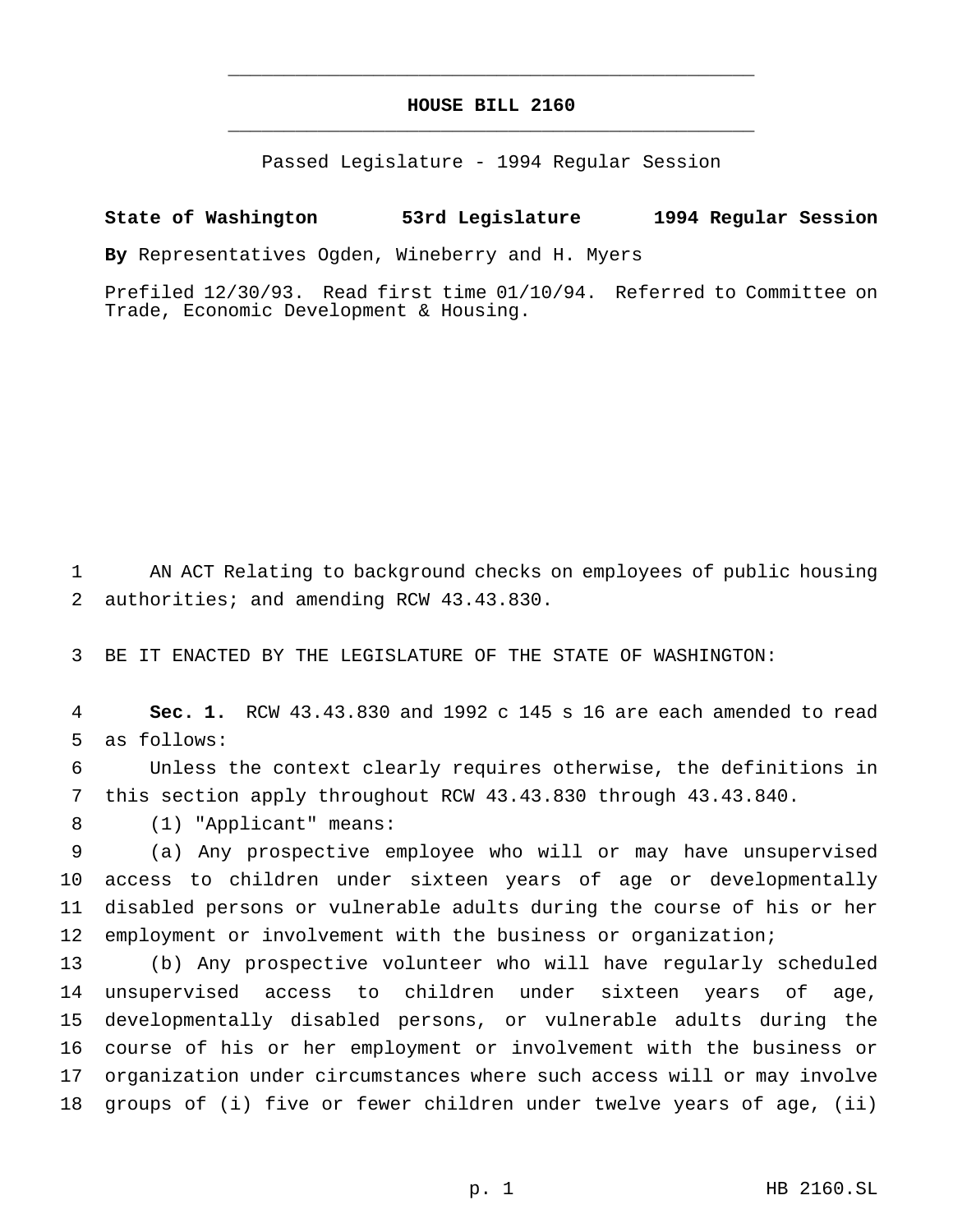three or fewer children between twelve and sixteen years of age, (iii) developmentally disabled persons, or (iv) vulnerable adults; or

 (c) Any prospective adoptive parent, as defined in RCW 26.33.020. (2) "Business or organization" means a business or organization licensed in this state, any agency of the state, or other governmental entity, that educates, trains, treats, supervises, houses, or provides recreation to developmentally disabled persons, vulnerable adults, or 8 children under sixteen years of age, including but not limited to 9 public housing authorities, school districts, and educational service districts.

 (3) "Civil adjudication" means a specific court finding of sexual abuse or exploitation or physical abuse in a dependency action under RCW 13.34.040 or in a domestic relations action under Title 26 RCW. In the case of vulnerable adults, civil adjudication means a specific court finding of abuse or financial exploitation in a protection proceeding under chapter 74.34 RCW. It does not include administrative proceedings. The term "civil adjudication" is further limited to court findings that identify as the perpetrator of the abuse a named individual, over the age of eighteen years, who was a party to the dependency or dissolution proceeding or was a respondent in a protection proceeding in which the finding was made and who contested the allegation of abuse or exploitation.

 (4) "Conviction record" means "conviction record" information as defined in RCW 10.97.030(3) relating to a crime against children or other persons committed by either an adult or a juvenile. It does not include a conviction for an offense that has been the subject of an expungement, pardon, annulment, certificate of rehabilitation, or other equivalent procedure based on a finding of the rehabilitation of the person convicted, or a conviction that has been the subject of a pardon, annulment, or other equivalent procedure based on a finding of innocence. It does include convictions for offenses for which the defendant received a deferred or suspended sentence, unless the record has been expunged according to law.

 (5) "Crime against children or other persons" means a conviction of any of the following offenses: Aggravated murder; first or second degree murder; first or second degree kidnaping; first, second, or third degree assault; first, second, or third degree assault of a child; first, second, or third degree rape; first, second, or third degree rape of a child; first or second degree robbery; first degree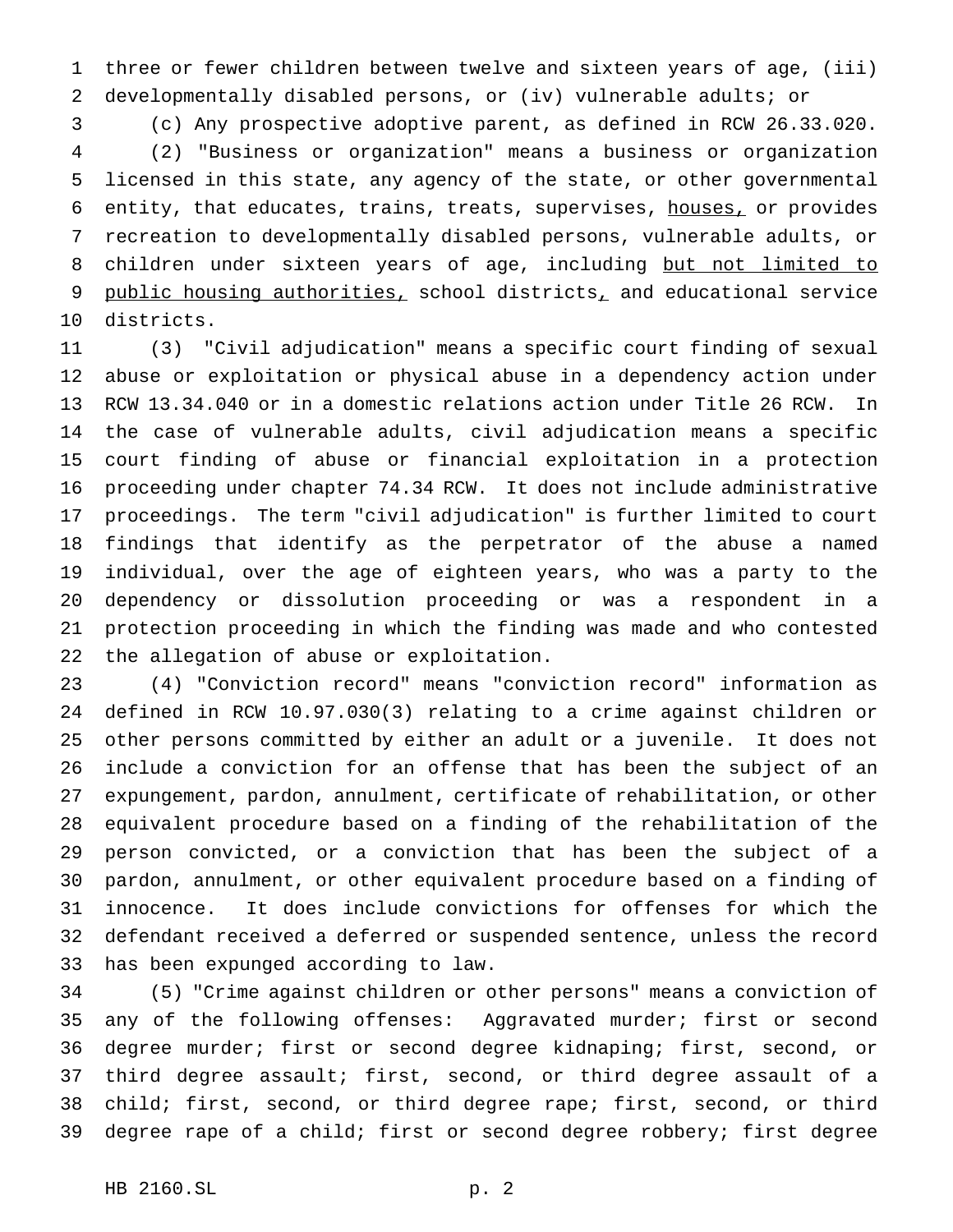arson; first degree burglary; first or second degree manslaughter; first or second degree extortion; indecent liberties; incest; vehicular homicide; first degree promoting prostitution; communication with a minor; unlawful imprisonment; simple assault; sexual exploitation of minors; first or second degree criminal mistreatment; child abuse or neglect as defined in RCW 26.44.020; first or second degree custodial interference; malicious harassment; first, second, or third degree child molestation; first or second degree sexual misconduct with a minor; first or second degree rape of a child; patronizing a juvenile prostitute; child abandonment; promoting pornography; selling or distributing erotic material to a minor; custodial assault; violation of child abuse restraining order; child buying or selling; prostitution; felony indecent exposure; or any of these crimes as they may be renamed in the future.

 (6) "Crimes relating to financial exploitation" means a conviction for first, second, or third degree extortion; first, second, or third 17 degree theft; first or second degree robbery; forgery; or any of these crimes as they may be renamed in the future.

 (7) "Disciplinary board final decision" means any final decision issued by the disciplinary board or the director of the department of licensing for the following businesses or professions:

- (a) Chiropractic;
- (b) Dentistry;
- (c) Dental hygiene;
- (d) Massage;
- (e) Midwifery;
- (f) Naturopathy;
- (g) Osteopathy;
- (h) Physical therapy;
- (i) Physicians;
- (j) Practical nursing;
- (k) Registered nursing;
- (l) Psychology; and
- (m) Real estate brokers and salesmen.
- (8) "Unsupervised" means not in the presence of:

 (a) Another employee or volunteer from the same business or organization as the applicant; or

 (b) Any relative or guardian of any of the children or developmentally disabled persons to which the applicant has access